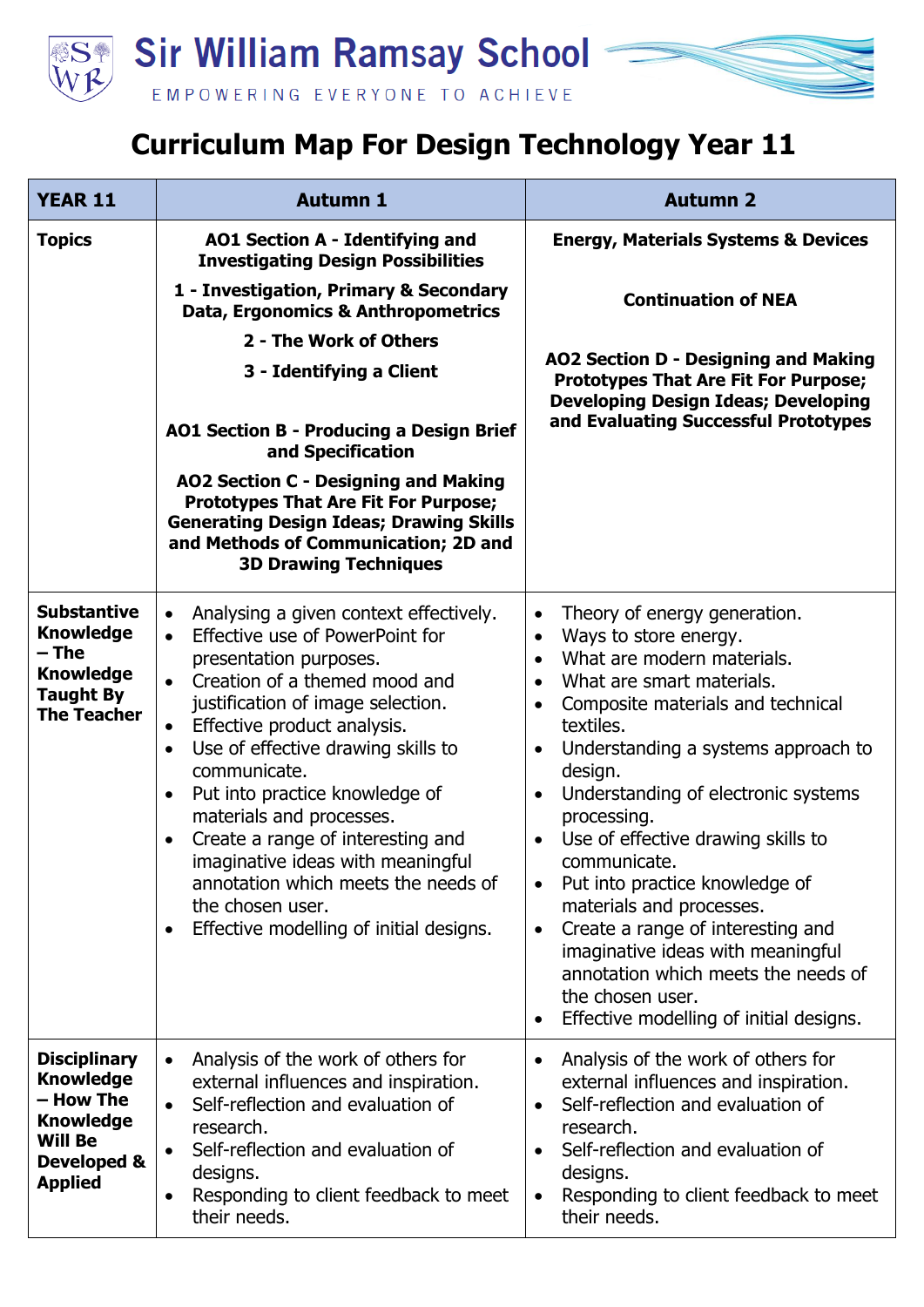|                                                    | To understand how the work of key<br>designers still influences our world<br>today.                                                                                                                                                                                                                                                                                                                                                 | To understand how the work of key<br>$\bullet$<br>designers still influences our world<br>today.                                                                                                                                                                                                                                                                                                                                    |
|----------------------------------------------------|-------------------------------------------------------------------------------------------------------------------------------------------------------------------------------------------------------------------------------------------------------------------------------------------------------------------------------------------------------------------------------------------------------------------------------------|-------------------------------------------------------------------------------------------------------------------------------------------------------------------------------------------------------------------------------------------------------------------------------------------------------------------------------------------------------------------------------------------------------------------------------------|
| <b>Skills</b>                                      | Effective use of PowerPoint for<br>$\bullet$<br>presentation purposes.<br>Focus of literacy skills to explain and<br>justify all research and decisions<br>made.<br>Problem solving.<br>$\bullet$<br>Analysing existing products with the<br>purpose of taking influence.<br>User profiling.<br>To develop individual drawing<br>skills/style.                                                                                      | Effective use of PowerPoint for<br>$\bullet$<br>presentation purposes.<br>Focus of literacy skills to explain and<br>$\bullet$<br>justify all research and decisions<br>made.<br>Problem solving.<br>$\bullet$<br>Analysing existing products with the<br>purpose of taking influence.<br>User profiling.<br>$\bullet$<br>To develop individual drawing<br>skills/style.                                                            |
| <b>Links To</b><br><b>Prior</b><br><b>Learning</b> | Combining all skills from KS3.<br>Test/re-test and consolidation of all<br>$\bullet$<br>prior Year 10 theory topics.<br>Tessellation.<br>$\bullet$<br>Use of workshop tools and equipment.<br>$\bullet$<br>Modelling quality prototypes reflecting<br>designs.<br>Manufacturing according to individual<br>designs and plans.                                                                                                       | Combining all skills from KS3.<br>$\bullet$<br>Test/re-test and consolidation of all<br>$\bullet$<br>prior Year 10 theory topics.<br>Tessellation.<br>$\bullet$<br>Use of workshop tools and equipment.<br>$\bullet$<br>Modelling quality prototypes reflecting<br>$\bullet$<br>designs.<br>Manufacturing according to individual<br>designs and plans.                                                                             |
| Literacy/<br><b>Numeracy</b>                       | Literacy: ongoing self-reflection and<br>evaluation, the analysis and<br>comprehension of feedback from<br>others.<br>Numeracy: accuracy of measuring and<br>marking and use of scale and<br>tessellation. Using settings on tools<br>and equipment to work within<br>tolerances.                                                                                                                                                   | Literacy: ongoing self-reflection and<br>evaluation, the analysis and<br>comprehension of feedback from<br>others.<br>Numeracy: accuracy of measuring and<br>marking and use of scale and<br>tessellation. Using settings on tools<br>and equipment to work within<br>tolerances.                                                                                                                                                   |
| <b>Cross</b><br><b>Curricular</b>                  | Sustainability of materials and lifecycle<br>assessment.<br>Understanding the sources and<br>$\bullet$<br>origins of timbers and how our choices<br>affect the planet and ecosystems.<br>Sustainability of materials and lifecycle<br>$\bullet$<br>assessment of a broad range of<br>materials such as wood, metal, plastic,<br>textiles and papers/cards and the<br>impact of their continued production<br>and use on the planet. | Sustainability of materials and lifecycle<br>assessment.<br>Understanding the sources and<br>$\bullet$<br>origins of timbers and how our choices<br>affect the planet and ecosystems.<br>Sustainability of materials and lifecycle<br>$\bullet$<br>assessment of a broad range of<br>materials such as wood, metal, plastic,<br>textiles and papers/cards and the<br>impact of their continued production<br>and use on the planet. |
| <b>Assessment</b>                                  | Continual teacher feedback of practice<br>$\bullet$<br>NEA.                                                                                                                                                                                                                                                                                                                                                                         | End of Unit Test.<br>Continual teacher feedback of NEA.<br>$\bullet$                                                                                                                                                                                                                                                                                                                                                                |

| <b>YEAR 11</b> | Spring 1 & 2                                      |
|----------------|---------------------------------------------------|
| <b>Topics</b>  | <b>Common Specialist and Technical Principles</b> |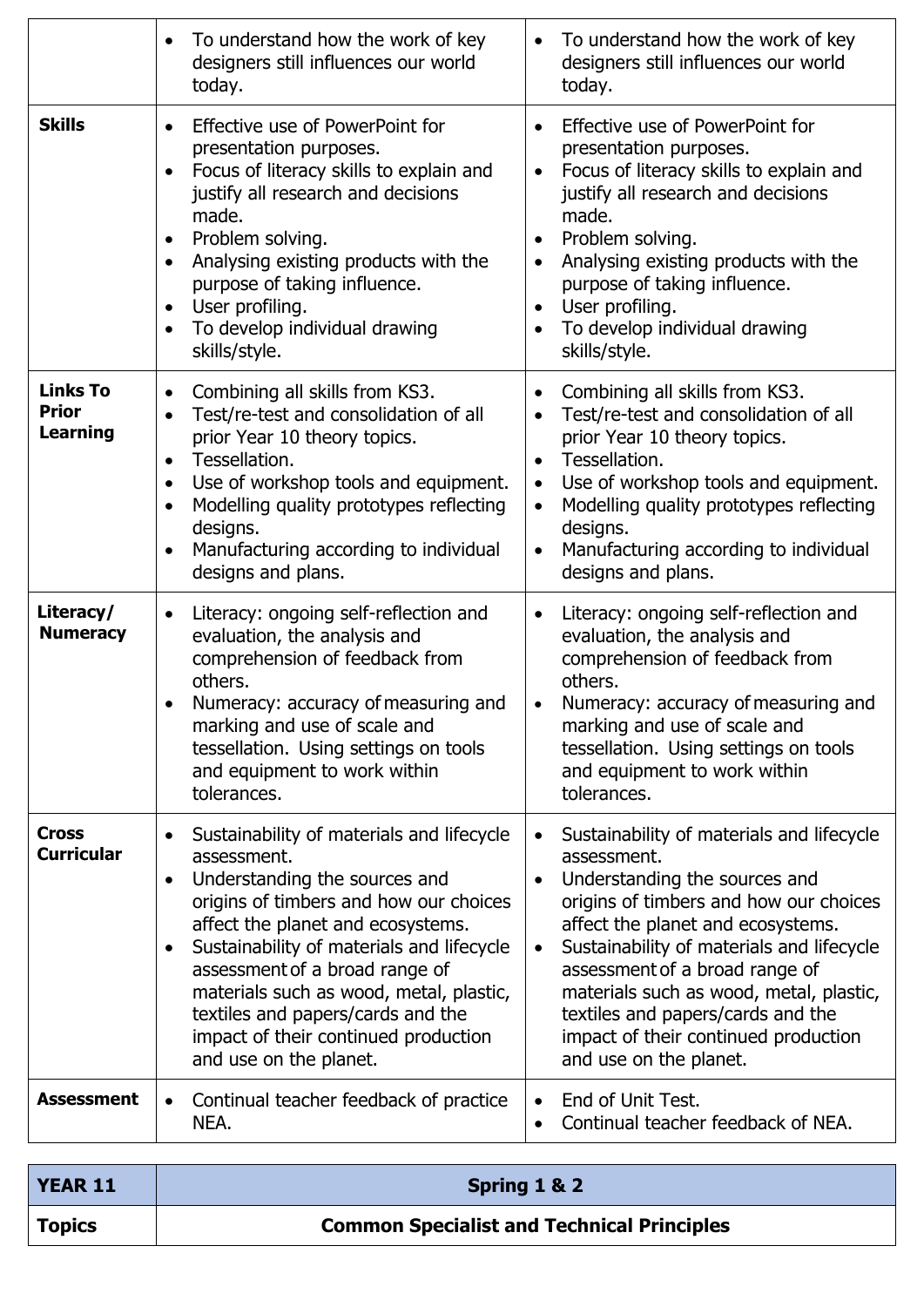|                                                                                                                             | <b>NEA Making</b>                                                                                                                                                                                                                                                                                                                                                                                                                                                                                                                                                                                                                           |  |
|-----------------------------------------------------------------------------------------------------------------------------|---------------------------------------------------------------------------------------------------------------------------------------------------------------------------------------------------------------------------------------------------------------------------------------------------------------------------------------------------------------------------------------------------------------------------------------------------------------------------------------------------------------------------------------------------------------------------------------------------------------------------------------------|--|
|                                                                                                                             | AO2 Section E - Designing and Making Prototypes That Are Fit For Purpose                                                                                                                                                                                                                                                                                                                                                                                                                                                                                                                                                                    |  |
|                                                                                                                             | AO3 Section F - Testing, Analysing and Evaluating                                                                                                                                                                                                                                                                                                                                                                                                                                                                                                                                                                                           |  |
| <b>Substantive</b><br><b>Knowledge</b><br>– The<br><b>Knowledge</b><br><b>Taught By</b><br><b>The Teacher</b>               | Understanding forces and stresses.<br>$\bullet$<br>How to improve functionality.<br>$\bullet$<br>The importance of ecological and social footprint.<br>$\bullet$<br>The six Rs - Rethink, Refuse, Reduce, Reuse, Recycle, Repair.<br>$\bullet$<br>To understand scales of production.<br>$\bullet$<br>Design development, design development and modelling.<br>$\bullet$<br>Cad drawing skills and techniques.<br>$\bullet$<br>Selection of materials and components: function, availability, cost.<br>$\bullet$<br>Selection & testing of materials and components: tolerances and allowances<br>$\bullet$<br>Manufacturing specification. |  |
| <b>Disciplinary</b><br><b>Knowledge</b><br>- How The<br><b>Knowledge</b><br><b>Will Be</b><br>Developed &<br><b>Applied</b> | Specialist tools, equipment, techniques and processes.<br>$\bullet$<br>Health and Safety.<br>$\bullet$<br>Surface treatments and finishes.<br>Making.<br>$\bullet$<br>Self-reflection and evaluation of research.<br>$\bullet$<br>Self-reflection and evaluation of designs.<br>$\bullet$<br>Reaction to client feedback.<br>$\bullet$<br>Responding to client feedback to meet their needs.<br>$\bullet$<br>To investigate possible new processes and technologies which may be of<br>$\bullet$<br>importance on.                                                                                                                          |  |
| <b>Skills</b>                                                                                                               | Problem solving.<br>$\bullet$<br>Use of the iterative process to design, test, receive feedback, re-design and re-test.<br>$\bullet$<br>Persistent referral back to and evaluation against user profiling.<br>$\bullet$<br>Practical workshop skills.<br>$\bullet$<br>Practical CAD/CAM skills.<br>$\bullet$<br>Decision making, which materials and processes best suit the individual project<br>outcome.                                                                                                                                                                                                                                 |  |
| <b>Links To</b><br><b>Prior</b><br>Learning                                                                                 | Combining all skills from KS3.<br>$\bullet$<br>Test/re-test and consolidation of all prior Years 10 and 11 theory topics.<br>$\bullet$<br>Practical use of knowledge from Year 10 practice NEA.<br>$\bullet$<br>Tessellation.<br>$\bullet$<br>Use of workshop tools and equipment.<br>$\bullet$<br>Modelling quality prototypes reflecting designs.<br>$\bullet$<br>Manufacturing according to individual designs and plans.<br>$\bullet$                                                                                                                                                                                                   |  |
| Literacy/<br><b>Numeracy</b>                                                                                                | Literacy: ongoing self-reflection and evaluation, the analysis and comprehension of<br>$\bullet$<br>feedback from others.<br>Numeracy: wide range of number, proportion and geometry skills.<br>$\bullet$<br>Literacy: ongoing self-reflection and evaluation, the analysis and comprehension of<br>feedback from others.<br>Numeracy: wide range of number, proportion and geometry skills. Using settings on<br>$\bullet$<br>tools and equipment to work within tolerances.                                                                                                                                                               |  |
| <b>Cross</b><br><b>Curricular</b>                                                                                           | Constant referral to social, moral and cultural issues when designing and<br>$\bullet$<br>manufacturing.<br>Sustainability of materials and lifecycle assessment.<br>$\bullet$<br>Understanding the sources and origins of timbers and how our choices affect the<br>$\bullet$<br>planet and ecosystems.                                                                                                                                                                                                                                                                                                                                    |  |